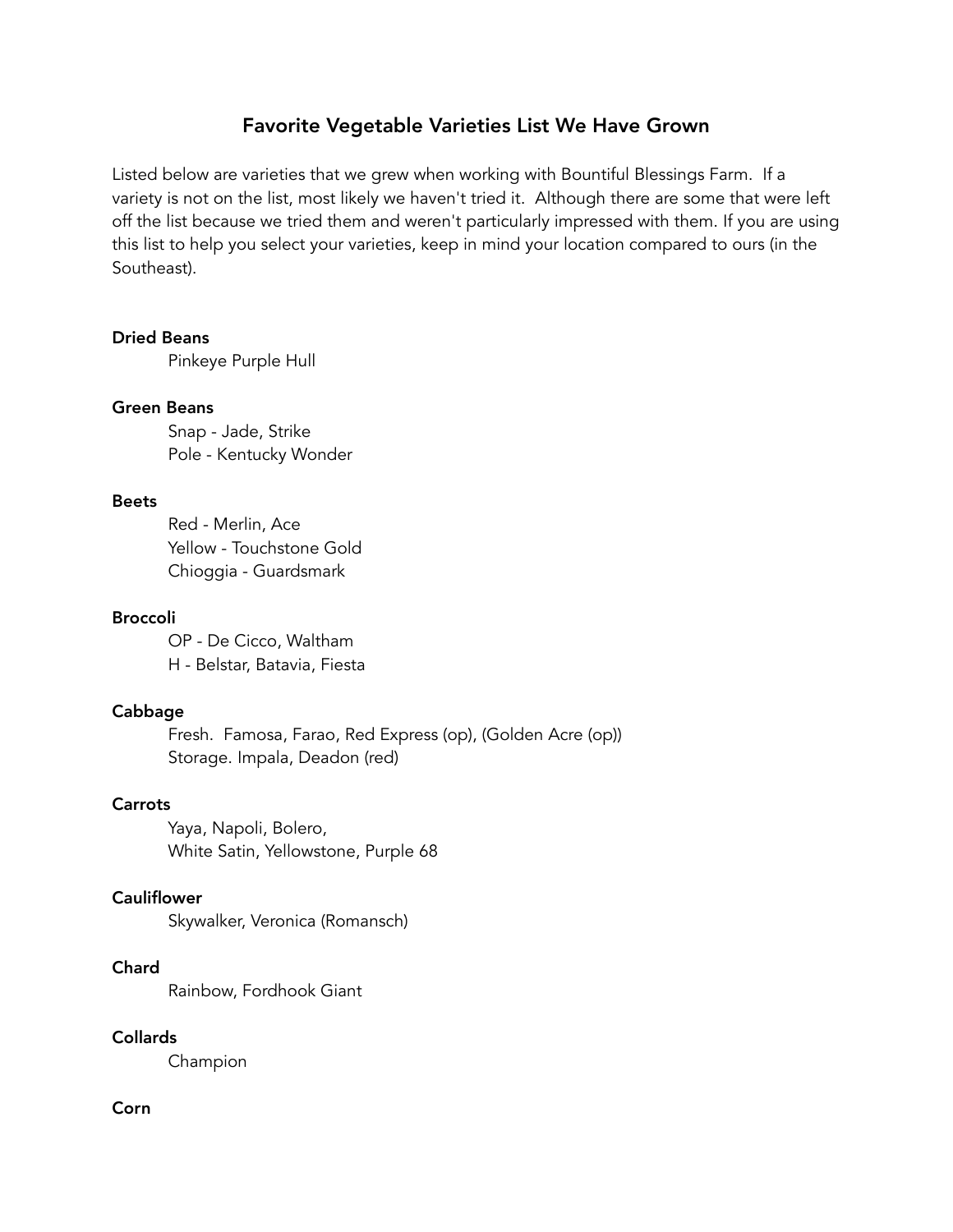Silver Queen, Popcorn

#### **Cucumbers**

Marketmore, Corinto, Lemon

# Eggplant

Black Beauty, Nubia, Traviata, Gretel, Hansel, Fairy Tale

## Kale

Ripbor, Lacinato, Siberian, Red & White Russian, Curly Roja

## Lettuce

|                                             | Romaine, Green Large - Ridgeline, Holon, Green Towers, Coastal Star, Jericho |
|---------------------------------------------|------------------------------------------------------------------------------|
|                                             | Green Mini - Ansar, Dragoon                                                  |
|                                             | Red Large - Rouge d'Hiver                                                    |
|                                             | Red Mini - Breen, Pomogranate Crunch, Truchas                                |
| Leaf                                        | Green Large - Black Seeded Simpson, Waldmann's, Lettony, Bergam's Green,     |
|                                             | Muir, Nevada                                                                 |
|                                             | Red Large - Vulcan, New Red Fire, Red Sails, Magenta,                        |
| Butterhead/Bibb, Green Large - Nancy, Kweik |                                                                              |
|                                             | Green Mini - Spretnak, Winter Density, Bambi                                 |
|                                             | Red Large - Red Cross, Skyphos, Alkindus, Roxy, Pirates                      |
|                                             | Red Mini - Austral, Rhazes,                                                  |
|                                             | Oakleaf, Green Large - Panisse, Encino                                       |
|                                             | Green Mini - Emerald Oak, Regal Oak                                          |
|                                             | Red Large - Oscarde,                                                         |

#### Melons

Edens Gem (Rocky Ford), Halona, Arava, SunJewel

## **Onions**

Candy, Valencia, Walla Walla Bunching (Scallions) - Evergreen

## Peas

Sugar Ann, Austrian Winter Pea

# Peppers

Corno di Toro, Carmen, Oranos, Hungarian Hot Wax, Jalapeño

#### Potatoes

White - Kennebec I.